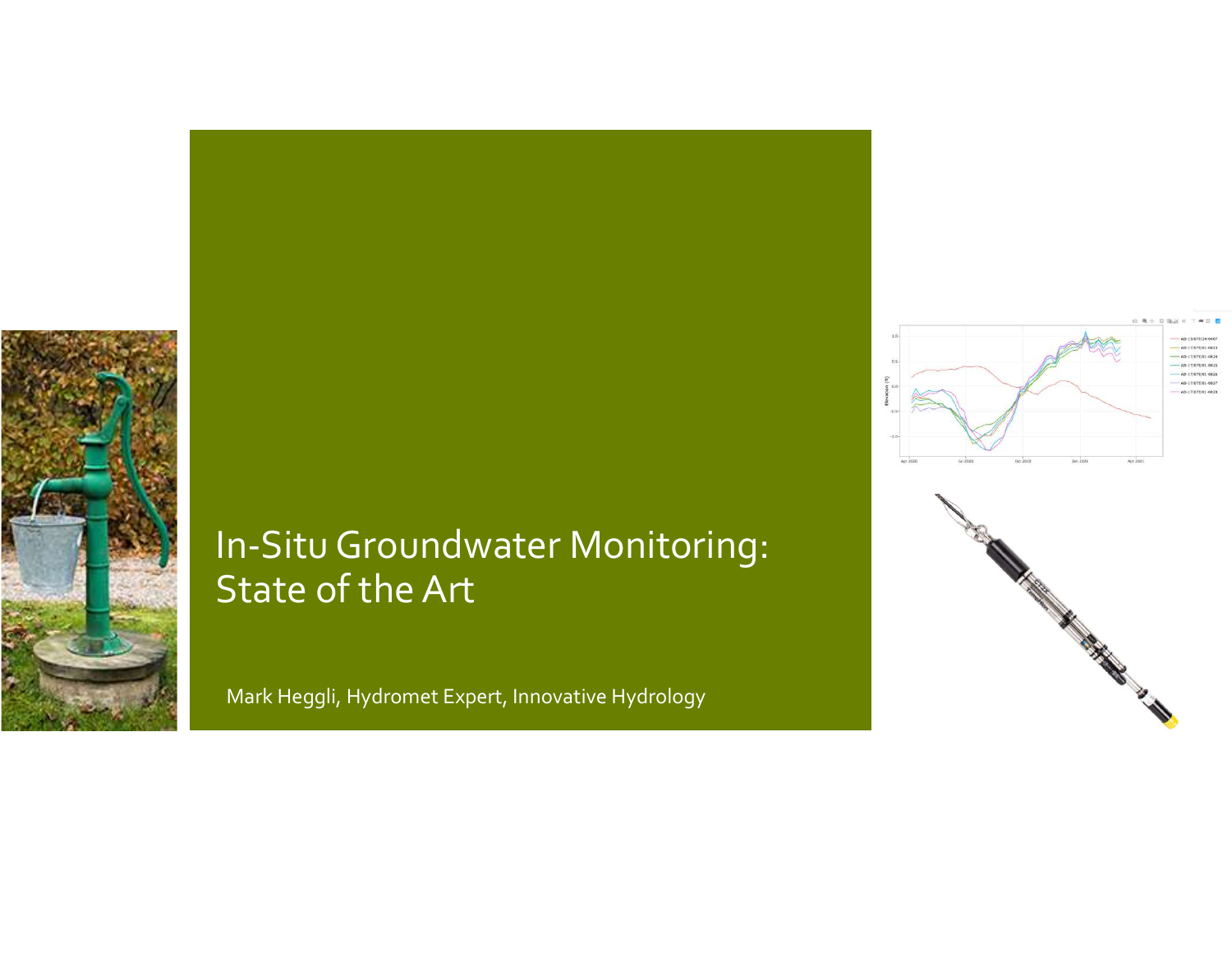# Topics of Discussion

- Traditional groundwater level measurement
- Automatic groundwater level measurement
	- Vented submersible transducers
	- Non-vented submersible transducers
	- Sonic technology
- Automatic groundwater quality measurement 2 6/15/2021 Mashreq Waters Knowledge Series: Disruptive Technologies for Improved Groundwater Management in the Mashreq Region, 15-17 June 2021<br>2 6/15/2021 Mashreq Waters Knowledge Series: Disruptive Technologies for Impro
	- Analysis and Visualization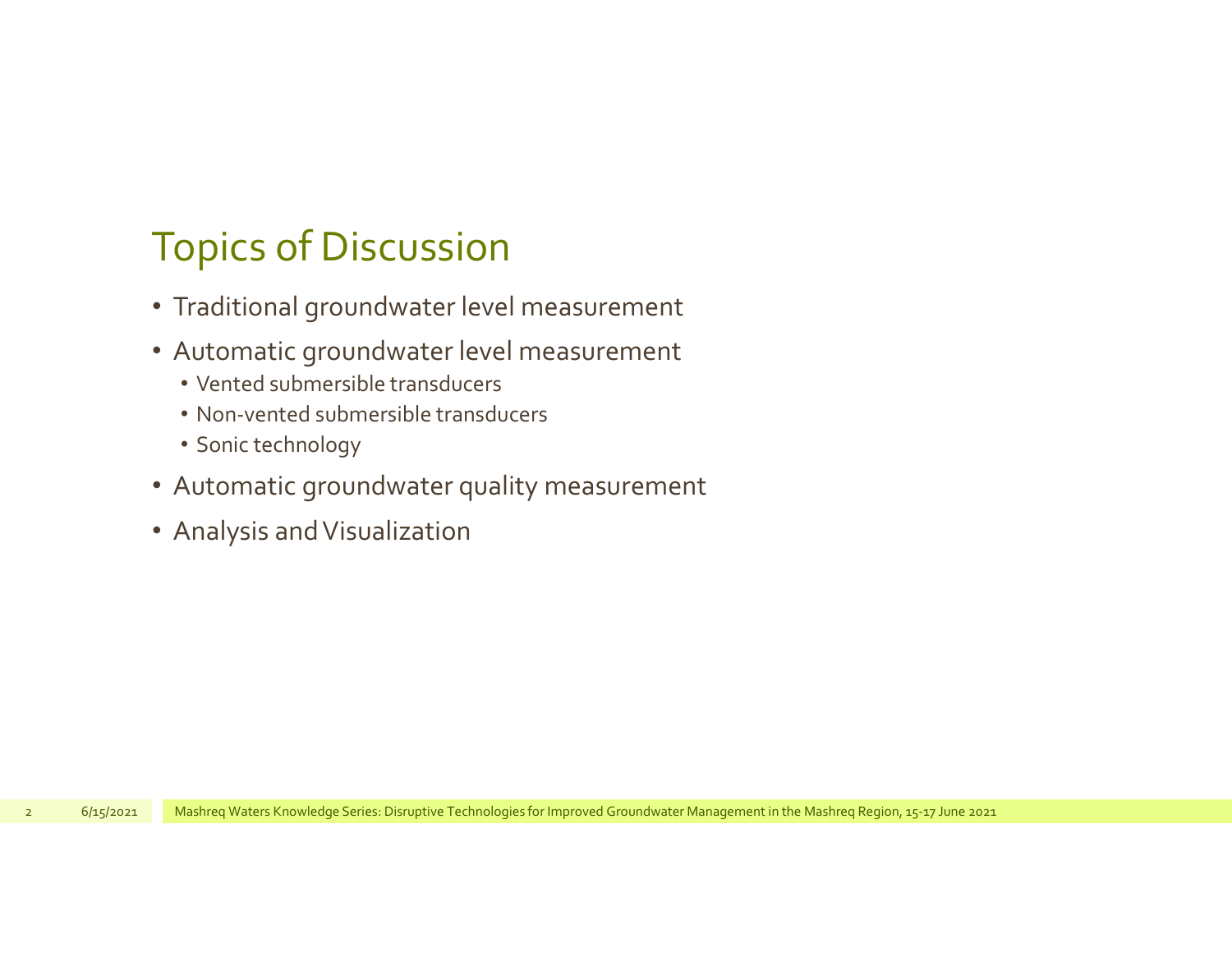# Groundwater and the Hydrological Cycle

- Groundwater is a key piece of the hydrological cycle
- Groundwater serves as a large subsurface water reservoir
	- 75% freshwater stored in polar ice and glaciers
	- 25% freshwater stored in groundwater
	- <1% freshwater stored in rivers, lakes and as soil moisture
- Groundwater provides half of all drinking water worldwide
- 70% of the groundwater extracted worldwide is used for agriculture

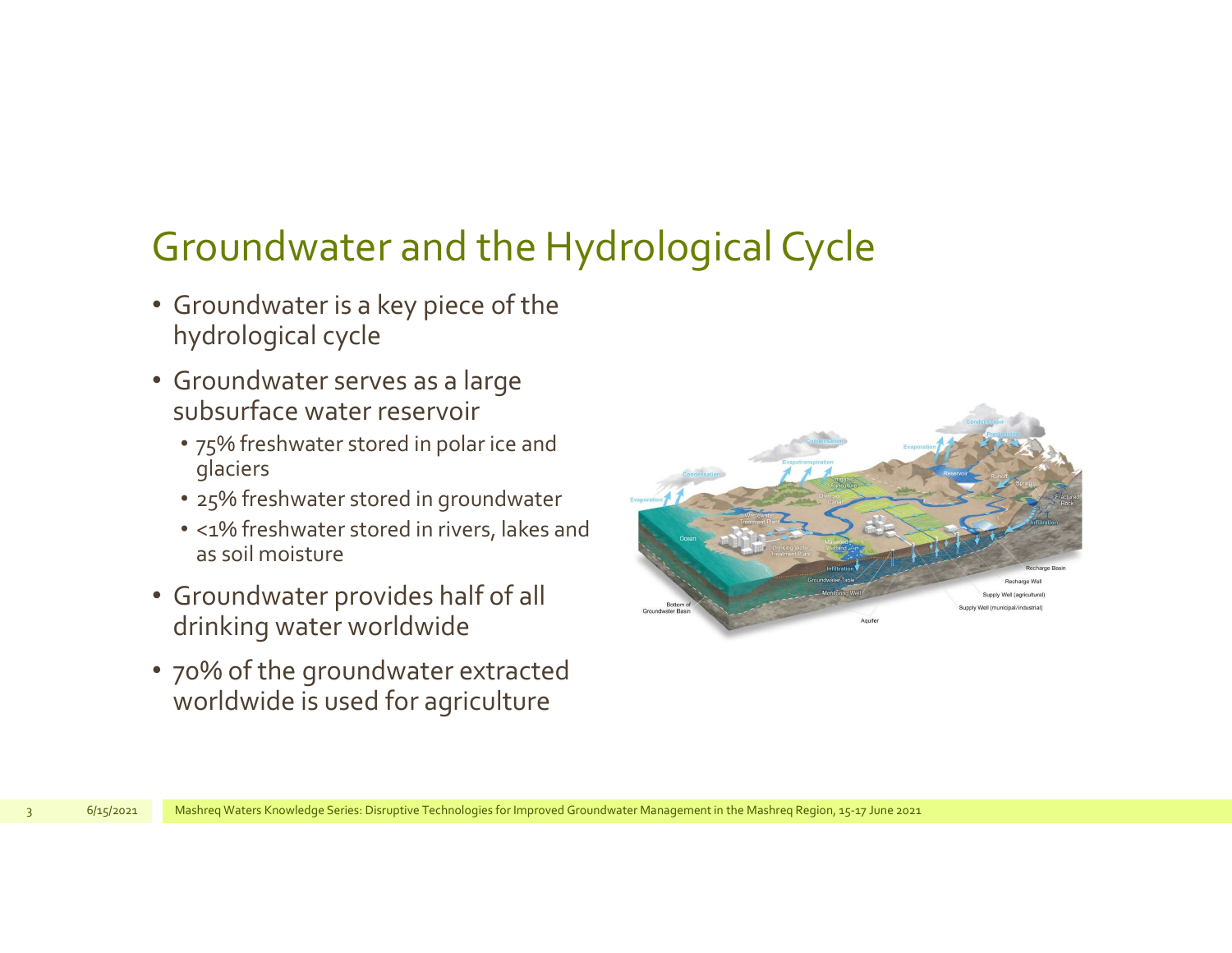## Importance of In-Situ Groundwater Measurement

- In-situ groundwater measurement allows us to directly measure the water beneath the ground and help us make smarter decisions on how best to use it
- By integrating the in-situ groundwater data into models, researchers provide a deeper understanding of how much groundwater we have now, and how much we will have in the future as climate change takes its toll
- Groundwater quality measurement is becoming more critical as groundwater sources become increasingly impacted by human interaction 4 6/15/2021 Mashreq Waters Knowledge Series: Disruptive Technologius for Improved Groundwater Management in the Mashreq Region, 15-17 June 2021<br>4 6/15/2021 Mashreq Waters Knowledge Series: Disruptive Technologius for Impro

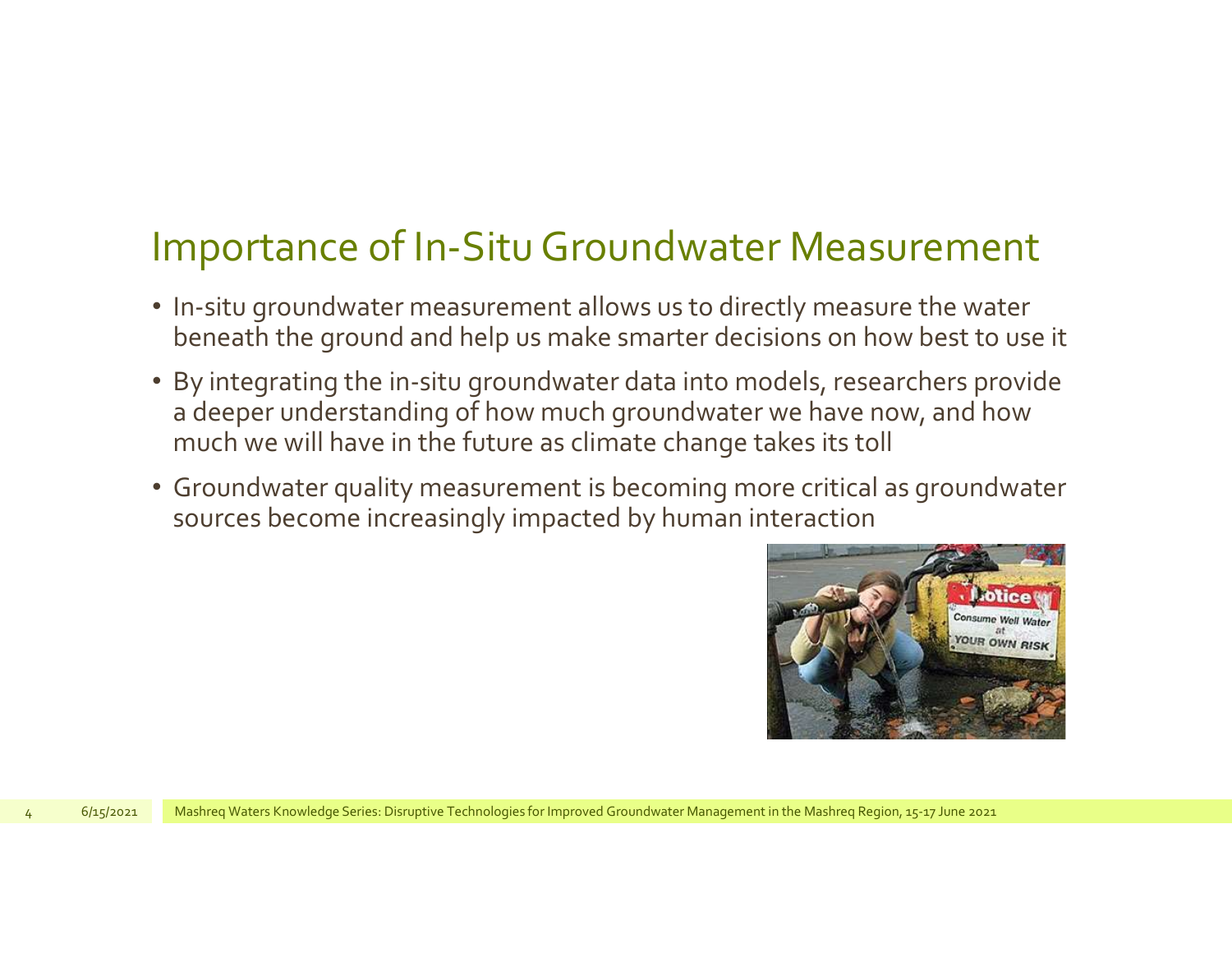# Legacy Methods of Groundwater Measurements

- Steel and electronic tape are legacy solutions for ground water measurement
- Measurement is manual requiring technician to visit the site
- Measuring tapes can be shared among numerous wells
- Observations are not continuous, unless the operator stays on-site

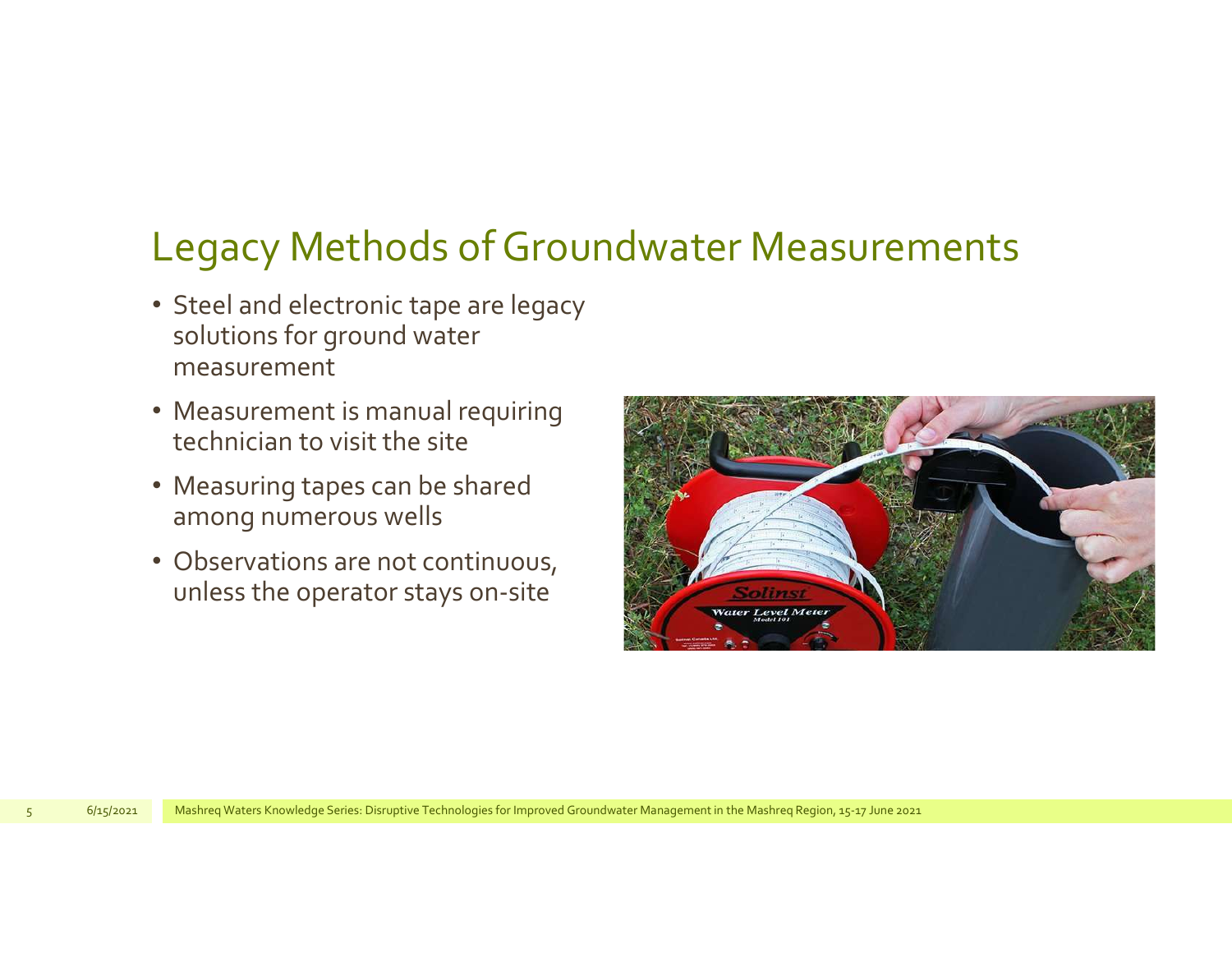### Water Pressure and Level

- Most common automatic groundwater solution. Water groom water<br>pressure sensor is non-vented and<br>uses an external atmospheric<br>pressure sensor to compensate for uses an external atmospheric pressure sensor to compensate for changes in atmospheric pressure. No desiccant required
- Water level sensors use a vent tube and the internal pressure sensor to adjust for atmospheric pressure. Desiccant required.
- Internal batteries provide power for years (No solar panel)
- On-board data logging

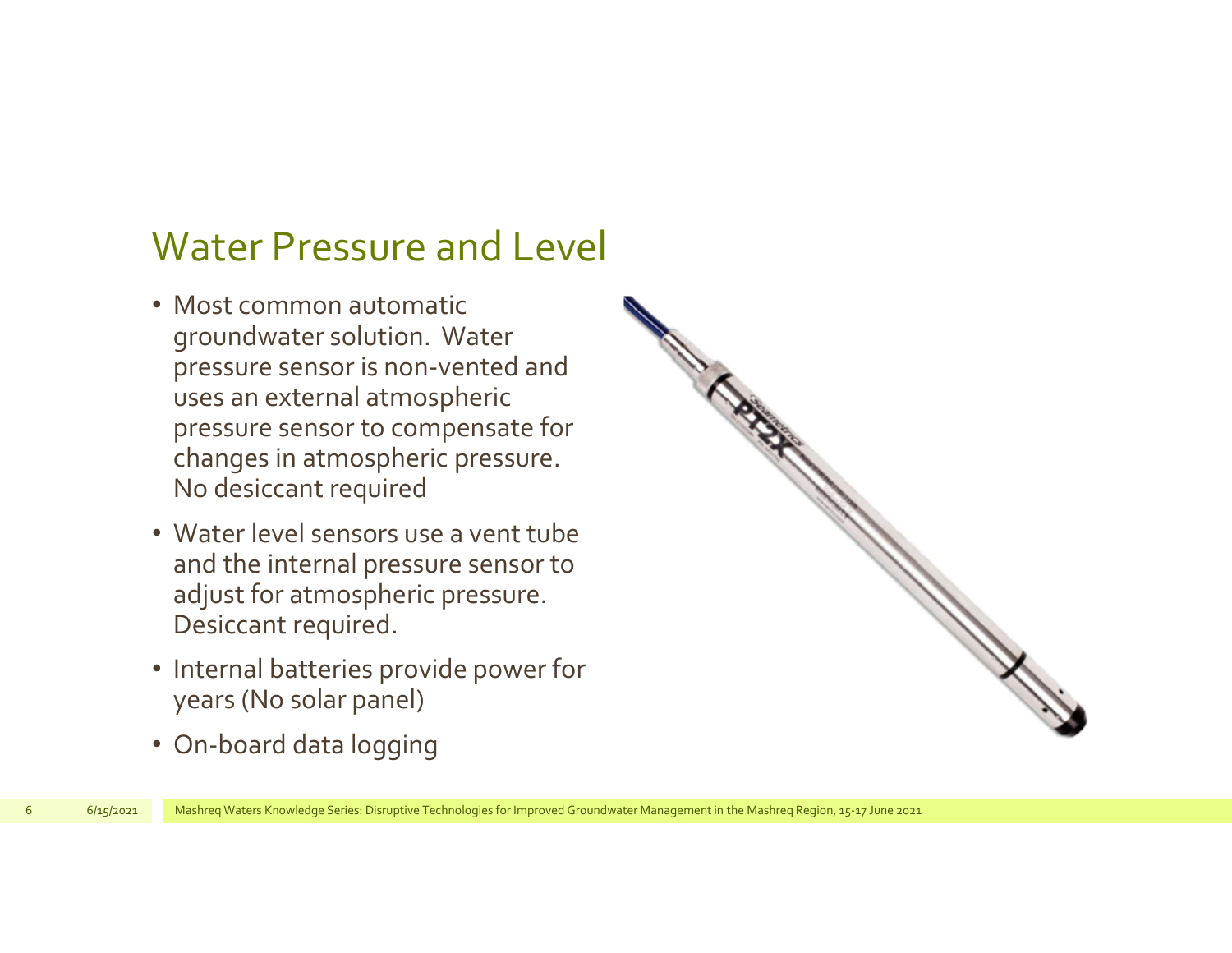# Water quality

- Multi-parameter or single parameter
	- Pressure and Level
	- Temperature
	- Dissolved Oxygen (DO)
	- Conductivity (Salinity)
	- Total Dissolved Solids (TDS)
	- Turbidity
	- pH
	- Oxidation Reducing Potential (ORP)
	- Bromide

• Conductivity (Salinity)<br>• Turbidity<br>• pH<br>• Oxidation Reducing Potential (ORP)<br>• Bromide<br>• Siskessa Mashreq Waters Knowledge Series: Disruptive Technologies for Improved Groundwater Management in the Mashreq Region, 15-17

**CONTROLLER**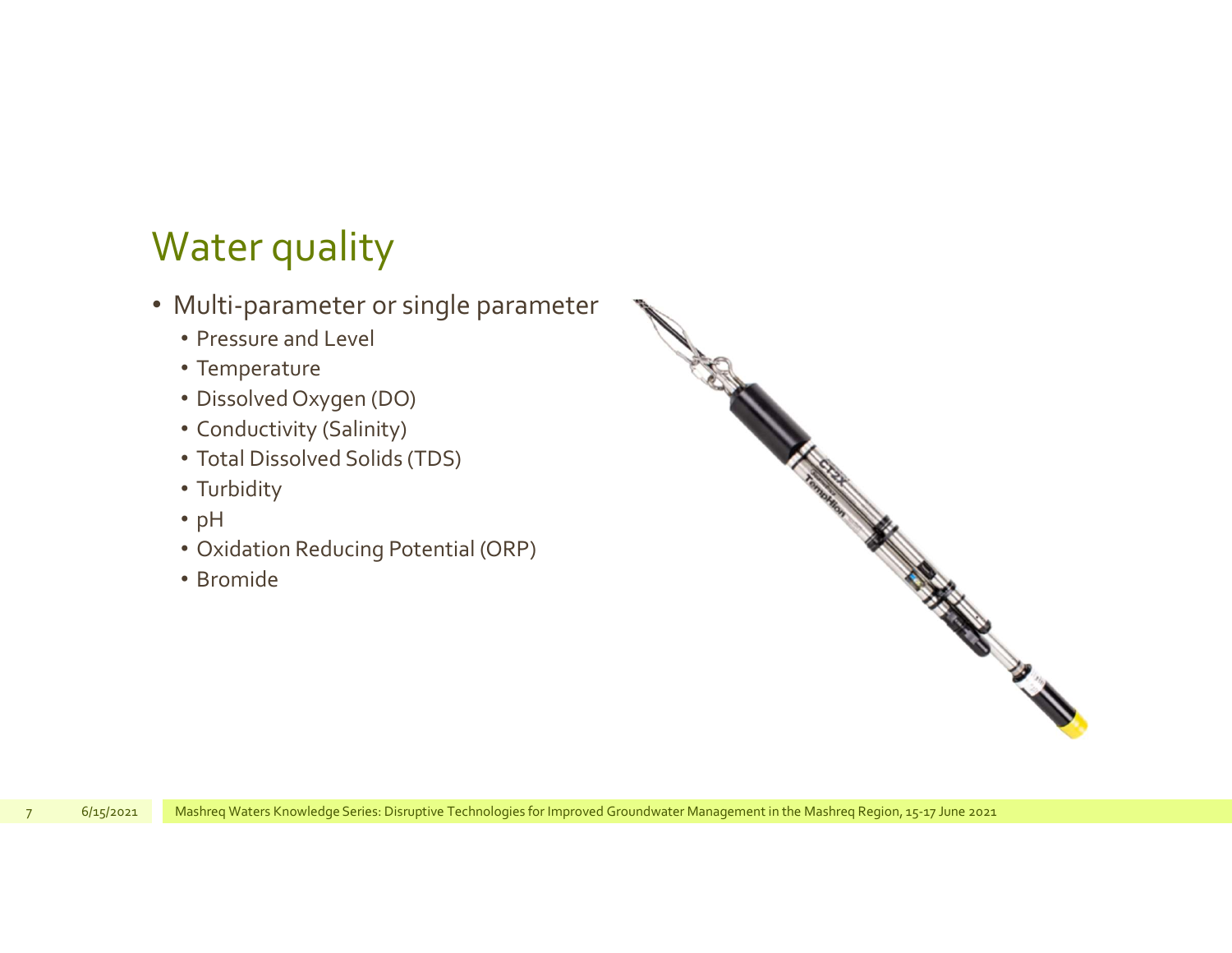# Typical Characteristics of Groundwater Quality Sensors

#### **RANGE, RESOLUTION, ACCURACY**

|   |           | <b>Level/Pressure</b><br><b>Absolute PSIA</b><br>Absolute mH <sub>2</sub> O<br>Absolute FtH <sub>2</sub> O                          | <b>RANGE</b><br><b>100 PSI</b><br>70 mH <sub>2</sub> O<br>231 FtH <sub>2</sub> O | <b>RESOLUTION</b><br>16 bit                            | <b>ACCURACY</b><br>$±$ 0.05% FSO typical<br>$±$ 0.1% FSO maximum<br>(B.F.S.L. 20° C) |  |
|---|-----------|-------------------------------------------------------------------------------------------------------------------------------------|----------------------------------------------------------------------------------|--------------------------------------------------------|--------------------------------------------------------------------------------------|--|
|   |           | <b>Conductivity</b>                                                                                                                 | 0-100 mS/cm                                                                      | $0.001$ mS/cm                                          | $±$ 0.5% of measured value                                                           |  |
|   |           | <b>Salinity</b>                                                                                                                     | 2-42 PSU                                                                         | 0.001 PSU                                              | ± 1% of reading or 0.1 PSU<br>whichever is greater                                   |  |
|   |           | <b>TDS</b>                                                                                                                          | 4.9 - 147,000 mg/L                                                               | $0.1$ mg/L                                             | $±$ 0.5% of measured value                                                           |  |
|   |           | pH                                                                                                                                  | 1-14 pH units                                                                    | 0.01 pH units                                          | $±$ 0.2 pH units                                                                     |  |
|   |           | <b>ORP</b>                                                                                                                          | $± 1200$ mV                                                                      | $0.01$ mVH                                             | $0.1$ mVH                                                                            |  |
|   |           | <b>Dissolved Oxygen</b>                                                                                                             | $0-25$ ppm                                                                       | 0.01 ppm when $<$ 4.00 ppm<br>0.1 ppm when $>4.00$ ppm | 1% of reading or 0.02 ppm<br>whichever is greater                                    |  |
|   |           | <b>Turbidity</b>                                                                                                                    | 0-400 or 0-3000 NTU                                                              | $±$ 3 NTU                                              | $±$ 2% @ 25 $^{\circ}$ C or $±$ 2 NTU<br>whichever is greater                        |  |
|   |           | <b>Temperature</b>                                                                                                                  | -5° to 40°C (23° to 104°F)                                                       | $0.1^{\circ}$ C                                        | $± 0.5$ °C                                                                           |  |
| 8 | 6/15/2021 | Mashreq Waters Knowledge Series: Disruptive Technologies for Improved Groundwater Management in the Mashreq Region, 15-17 June 2021 |                                                                                  |                                                        |                                                                                      |  |
|   |           |                                                                                                                                     |                                                                                  |                                                        |                                                                                      |  |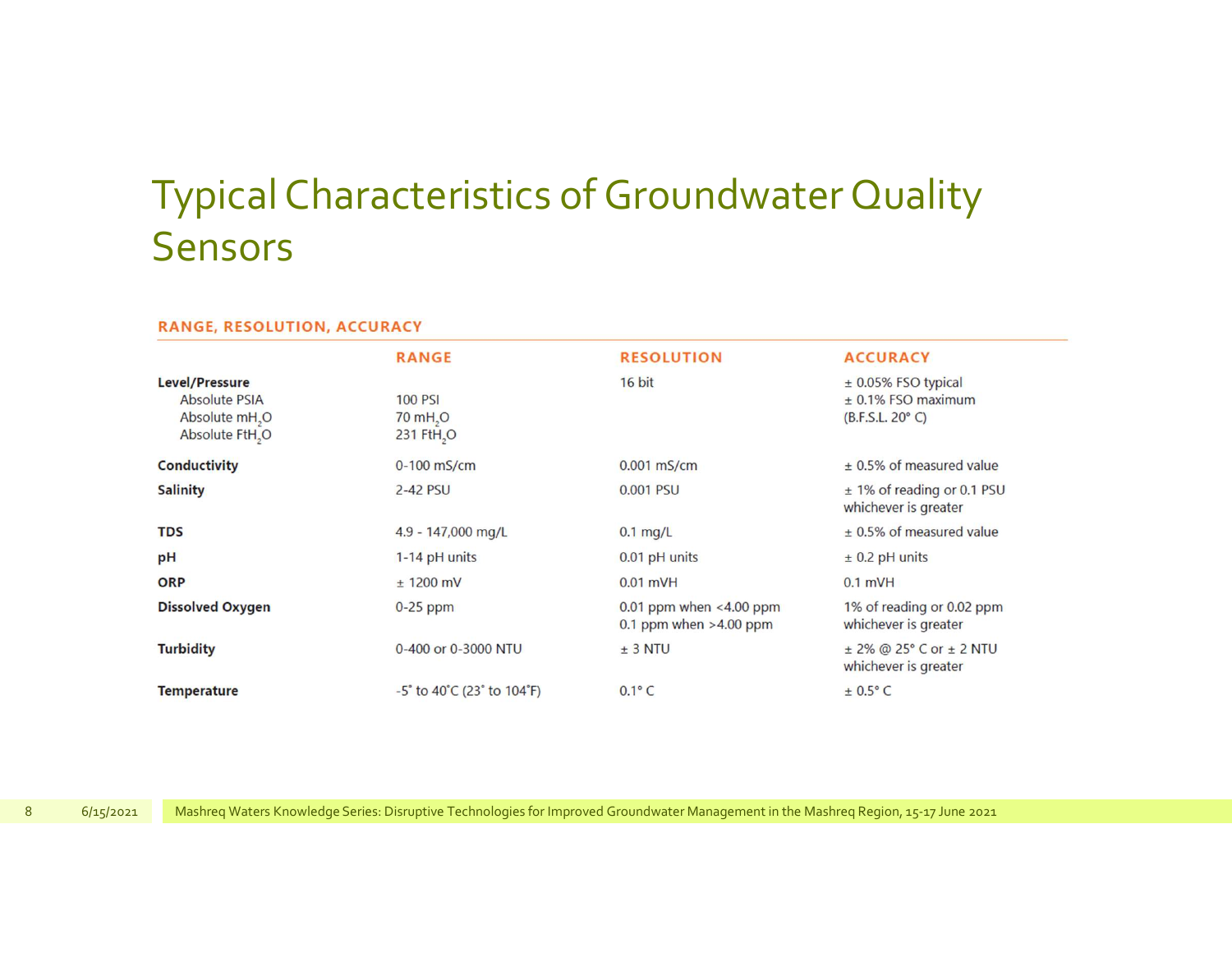## Sonic Water Level Meter

- Not as popular as submersible transducers
- Range limited (good for shallow wells)
- Item to the right (yellow), is manually operated
- Being that this is sonic, air temperature in the well casing must be either assumed or known.



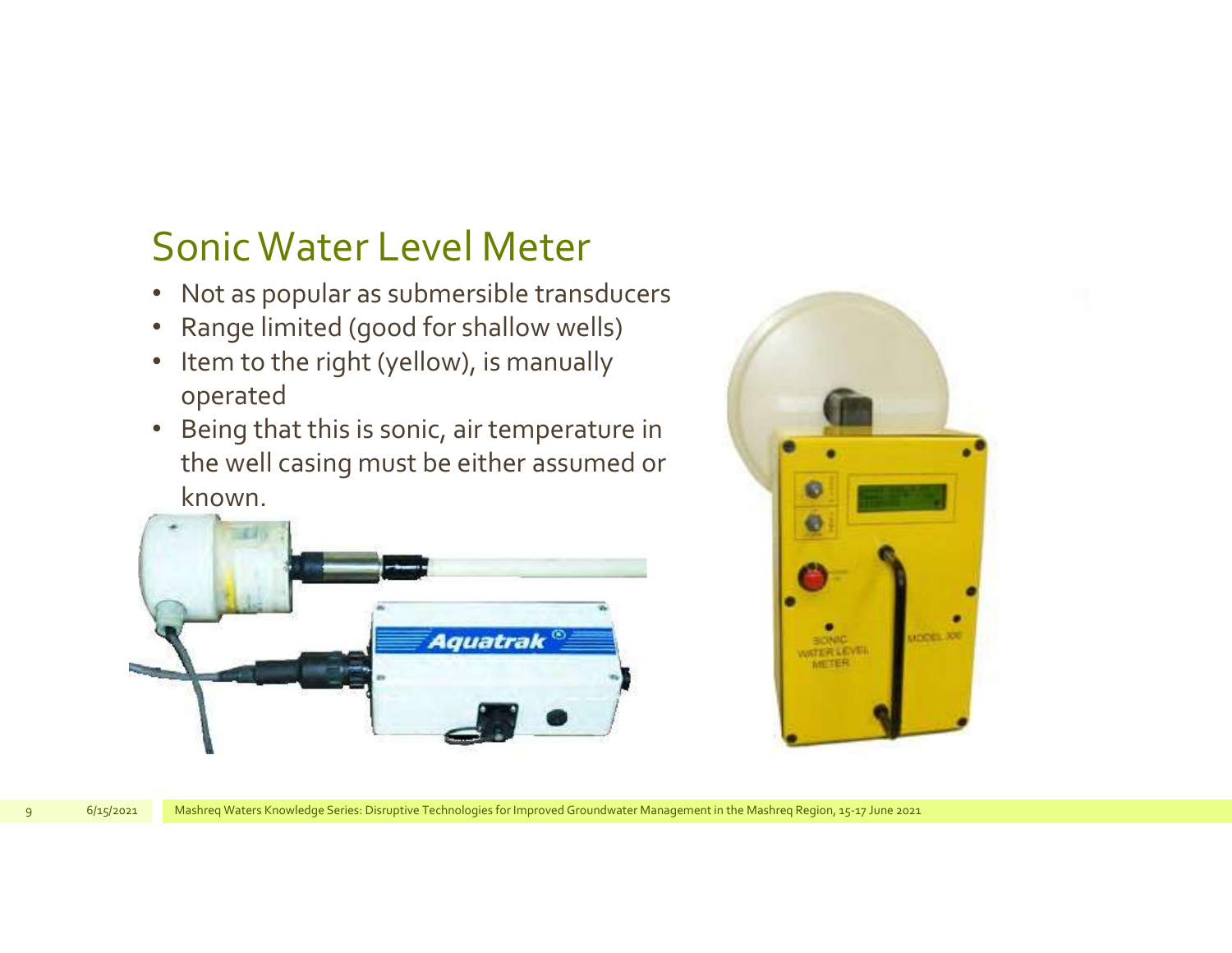## Groundwater Level Measurement with Telemetry

- Groundwater level measurement with mobile network connectivity
- Internal battery provides autonomous operation for over 10 years assuming:
	- One measurement per hour
	- One transmission per day

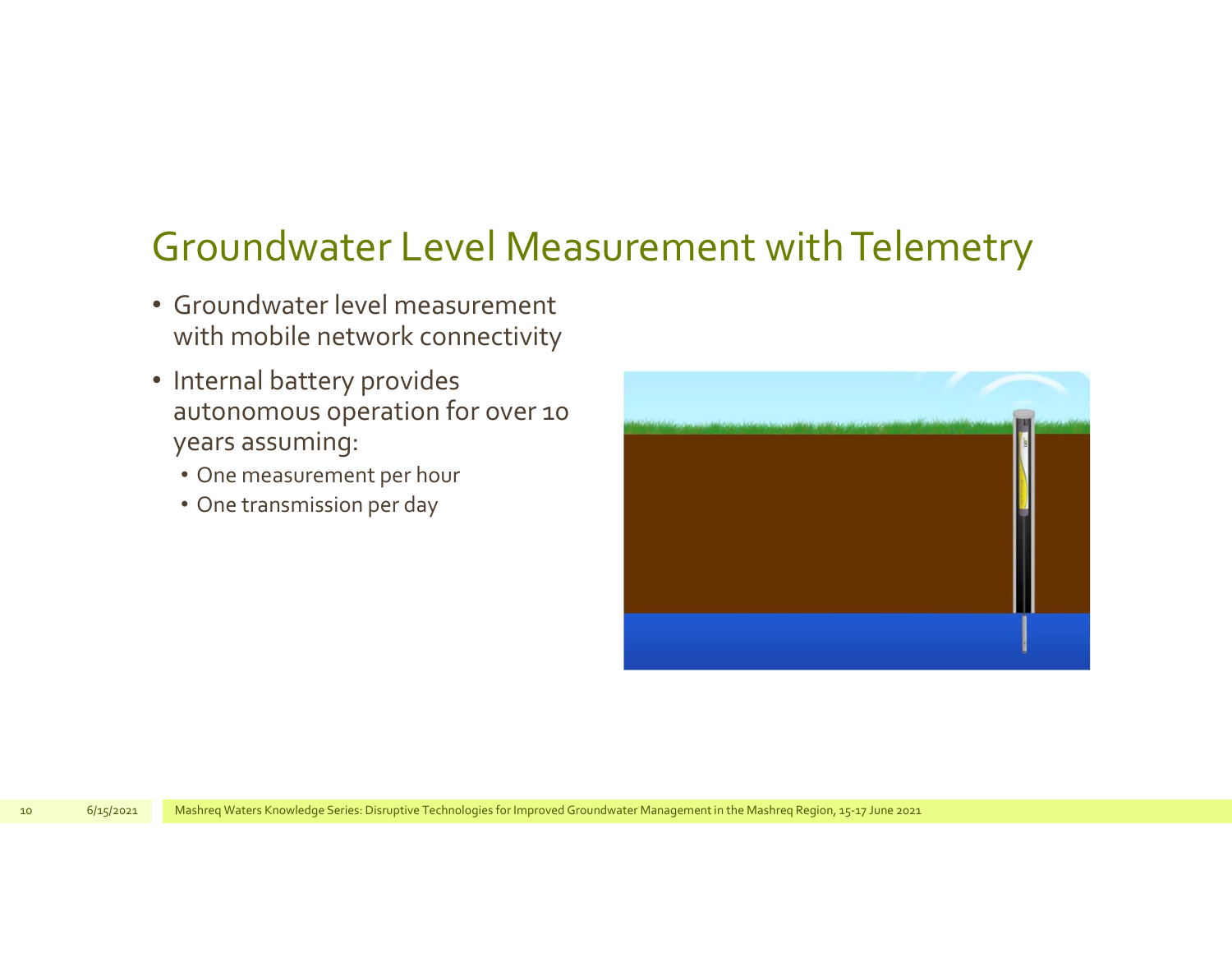## Statistical Relationships between two or more sites

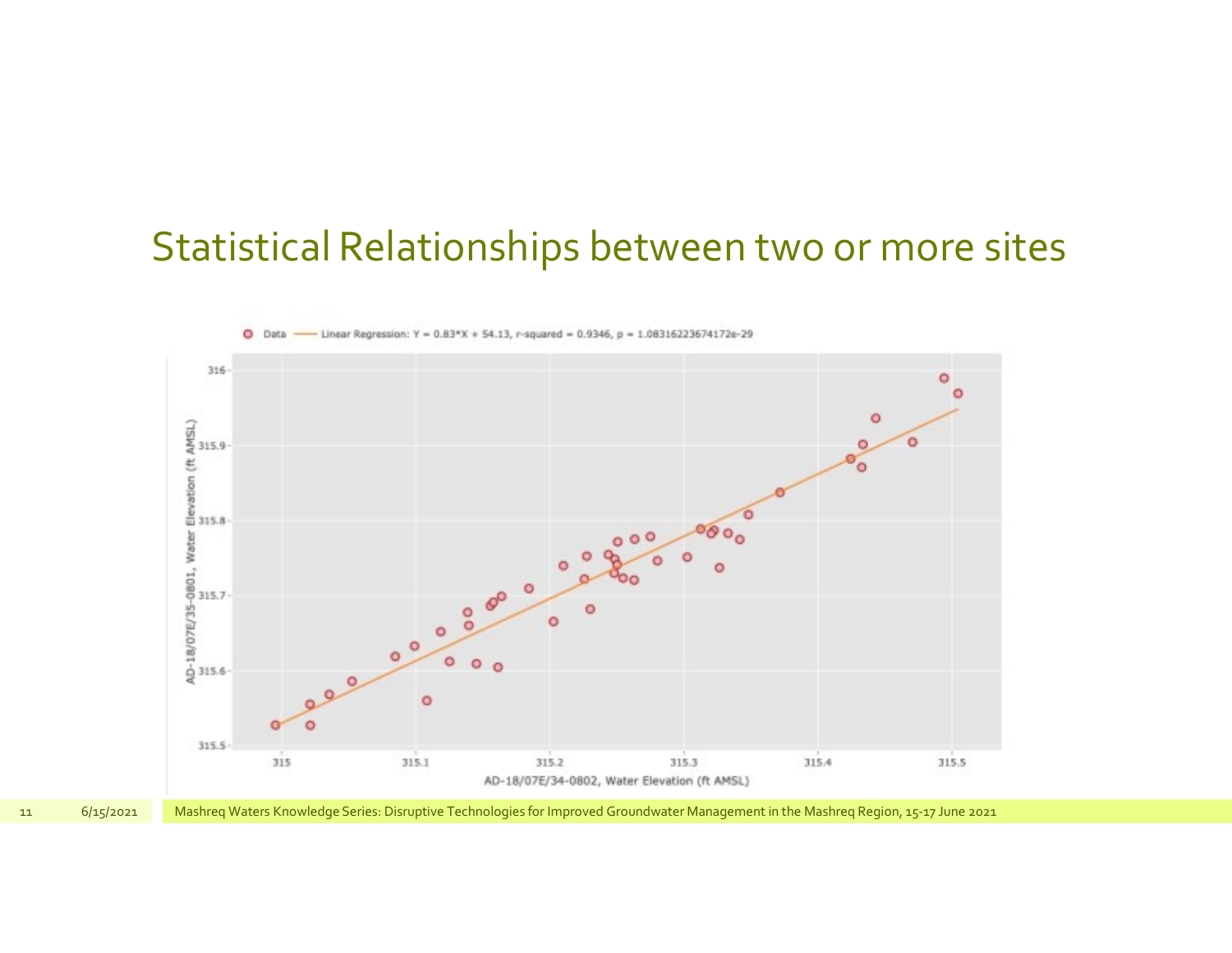### Water Elevation Maps



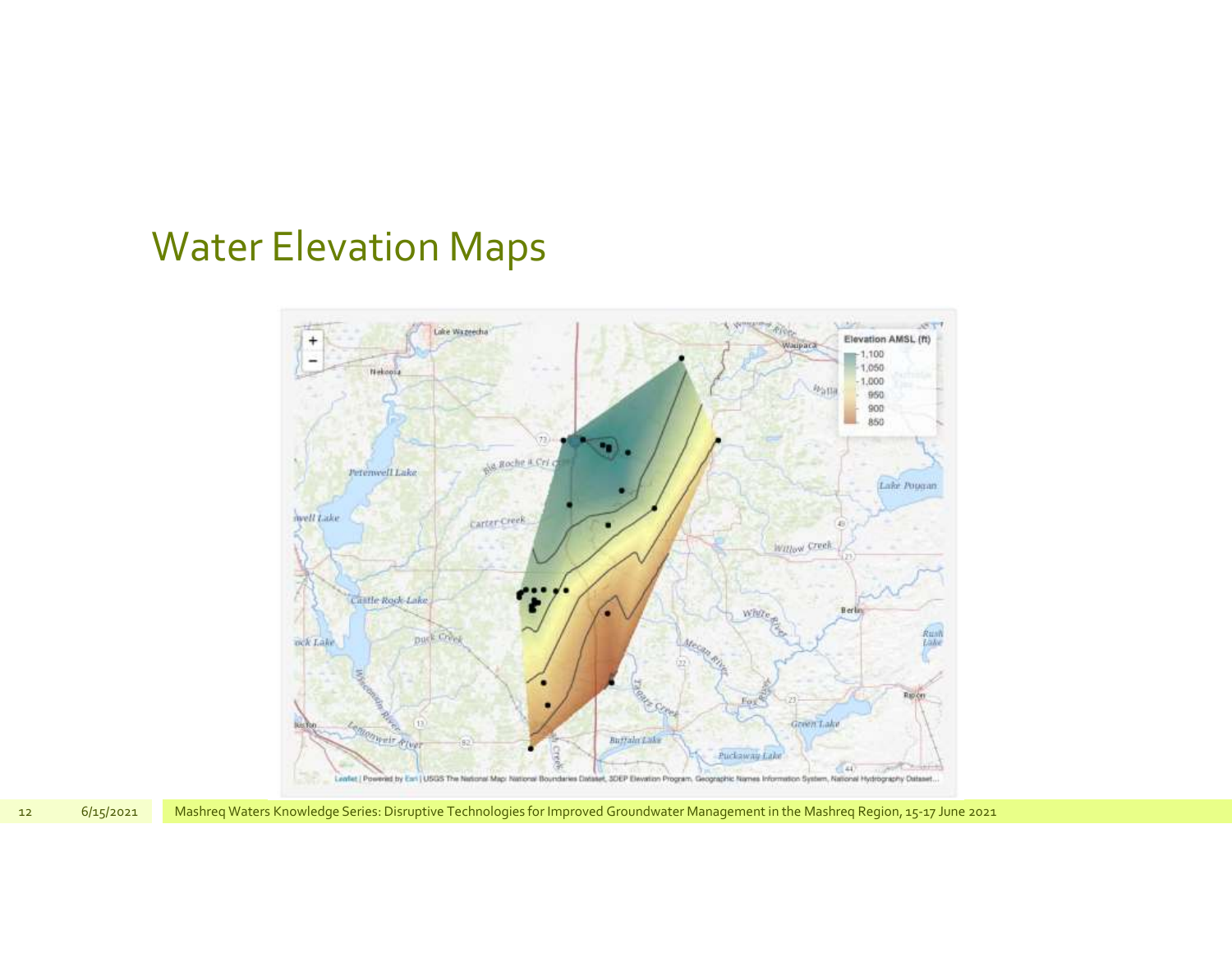### Trends and Outliers